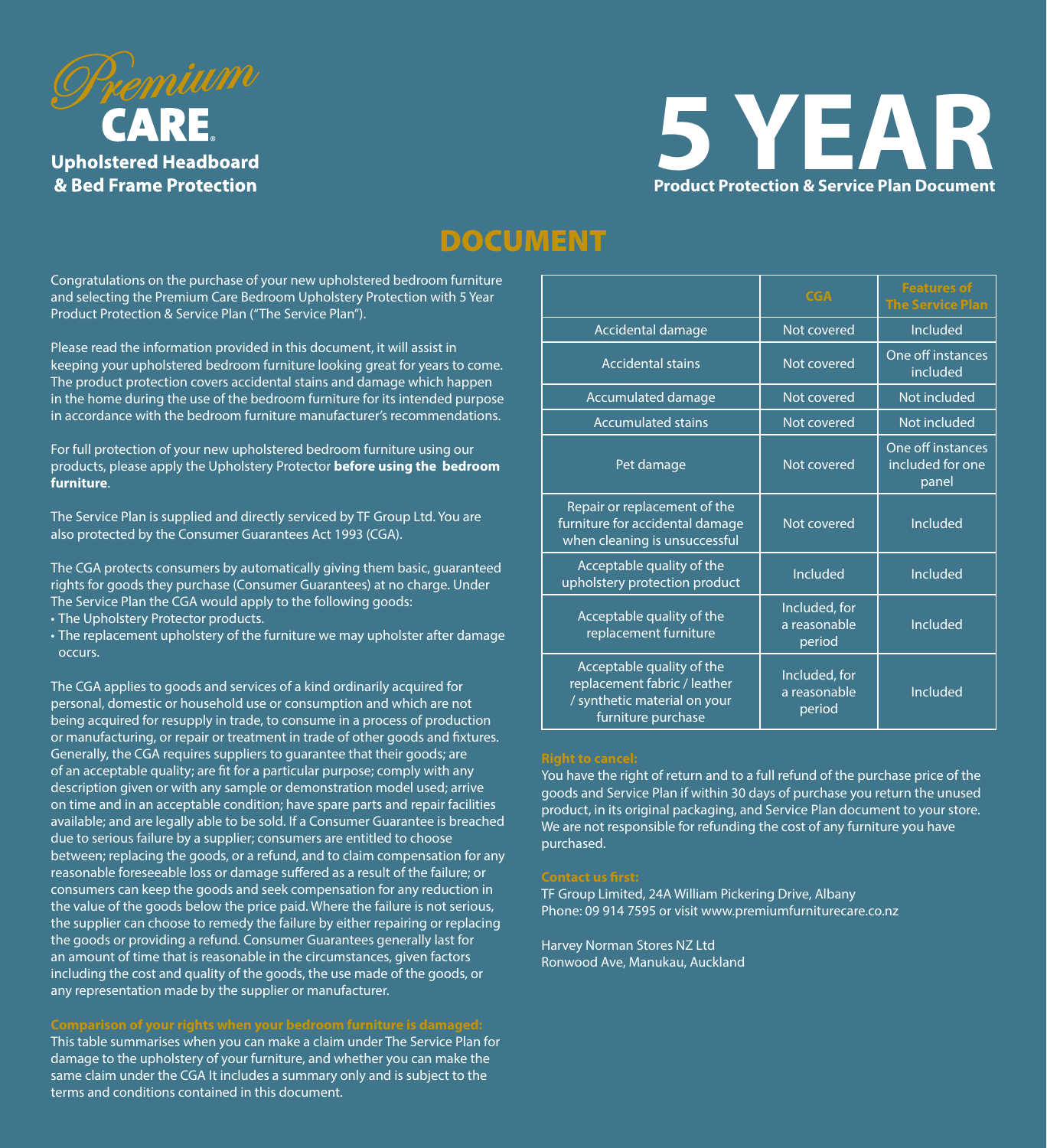## About Premium Care's Product Protection & Service Plan with exclusive benefits:

- 1. If you have accidental damage or can not remove a stain using the stain removal guidelines, it is very important to contact TF Group within 5 days for further cleaning advice, if that proves unsuccessful the TF Group will arrange for a professional technician to remove or repair the stain or damage at no cost to you.
- 2. If a stain or damage that is covered under the conditions of The Service Plan can not be removed or repaired by an authorised technician, TF Group will re-upholster the affected area with the same upholstery or an upholstery of your choice up to the same value.
- 3. If this situation occurs The Service Plan remains valid until it's expiry **(Exclusive)**.
- 4. If the same upholstery or a suitable alternative is not obtainable TF Group will replace the applicable piece of bedroom furniture that was purchased with The Service Plan up to the value of the original purchase price **(Exclusive)**. If this happens the replaced bedroom furniture will then become the property of TF Group.
- 5. Additional bonus spot cleaning products during the term of The Service Plan. If you require more spot cleaning products please call TF Group who will provide you with further products at no cost to you.
- 6. The exclusive pet damage benefit is limited to one incident and one panel only during The Service Plan period.
- 7. If you are not reasonably satisfied with the available choices regarding part or full replacement, you can elect for a full refund of the purchase price of your Service Plan. In case of a full replacement or full refund The Service Plan will not continue for the remaining period.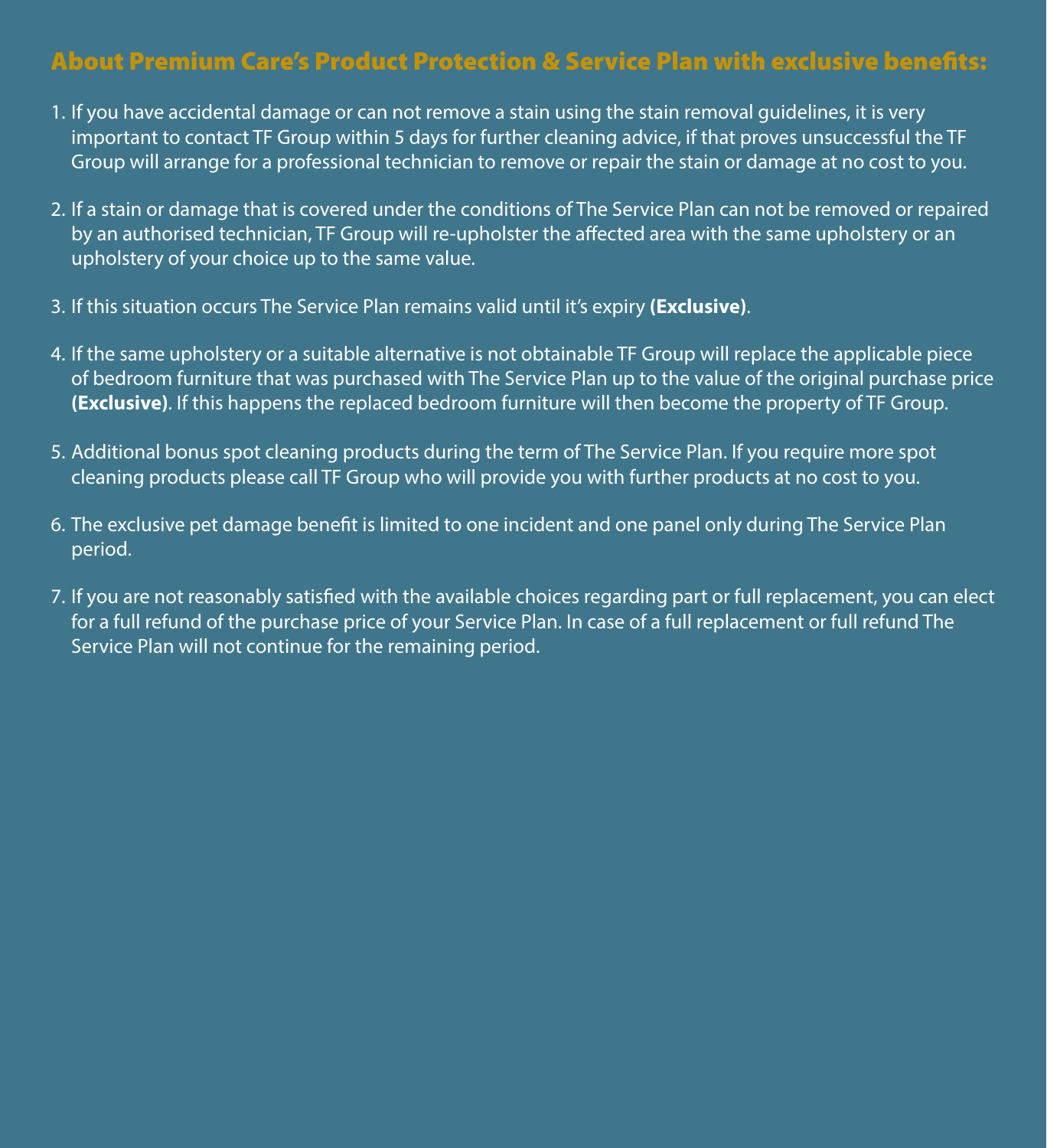## Using the Product Protection & Service Plan:

- 1. When an accidental stain or damage occurs during the use of the bedroom furniture for its intended purpose, check whether the problem is **INCLUDED** or **EXCLUDED** from this Service Plan.
- 2. Clean the upholstery as quickly as possible after a spill occurs in accordance with the cleaning guidelines. It is very important that you attempt to remove any spill as soon as possible. If a stain or damage is left too long it may be too difficult to fully remove.
- 3. A travel charge will apply if you live more than 50km from your selling retailer or the nearest repair agent.
- 4. Keep the furniture away from direct sunlight to reduce fading of the upholstery.

# Applying the products:

- Apply the Upholstery Protector immediately to the upholstery after receiving your bedroom furniture. Do not use any products other than those recommended with this Service Plan.
- The products are water based and safe when used as directed.
- Please follow the application guidelines on the product labels and visit the Premium Care website for further information and application videos.

**www.premiumfurniturecare.co.nz**

**Please register your warranty online at** 

**www.premiumcarefurniture.co.nz**

Your unique warranty number is **HNBxxxxxxxxx**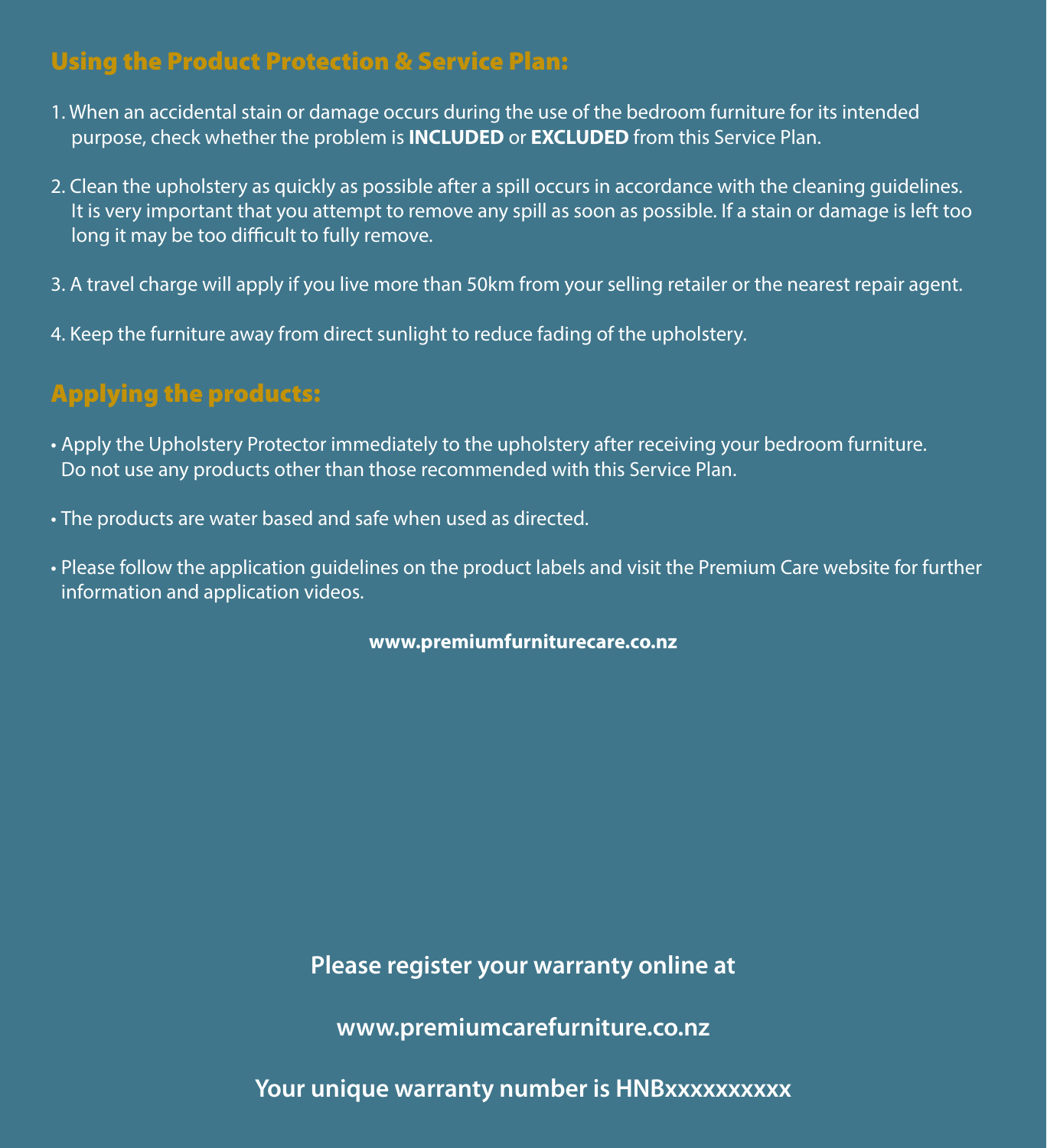## Stain removal guidelines:

### **Act immediately to remove spills and soiling.**

Please read in conjunction with the upholstery care instructions on the label of your bedroom furniture. In all cases: Blot, don't rub. Use the cloth provided or another white cloth.

If any stain remains after following the guidelines below proceed with the relevant Cleaner/Remover. Following the instructions on the label and website.

**If you can't remove the stain it is very important that you contact us within 5 days on 09 914 7595 or visit www.premiumfurniturecare.co.nz**

### **Liquid Spills:**

- 1. While still wet use a dry cloth or towel to blot up all liquid leaving the area dry and clean.
- 2. If the spill is already dry or not yet completely removed after step 1, dampen the area with a wet cloth then blot/wipe with a clean, dry cloth.

### **Food Spills and Chocolate:**

- 1. Using a spoon, remove as much food as possible.
- 2. Use a dry cloth or tissue to finish cleaning and drying the affected spot.
- 3. If any residue remains, use a damp cloth to clean the area.

#### **Blood and Milk:**

Follow the liquid spill procedure.

#### **Coffee and Tea:**

Hot liquids may be absorbed by the fabric faster. Follow the liquid spill procedure.

### **Vomit and Urine:**

- 1. Use a dry cloth to blot up and remove all liquid.
- 2. If any residue remains, follow the liquid spill procedure.

### **Ink, Oil, Grease and Shoe Polish:**

If applicable remove as much as possible with a spoon then proceed with the **Premium Care Ink, Oil and Grease Spot Remover** provided in your kit following the instructions on the label. Work slowly and gently. If unsuccessful contact us.

#### **Nail Polish:**

We strongly recommend keeping liquid nail polish away from your upholstery. However, if spilled, immediately use nail polish remover on a cloth to remove as much as possible. Test for colour fastness of the fabric first. Call us immediately.

#### **Unknown Spills:**

If you wish to remove a spill using a method not described here or if something spilled is not listed in this Service Plan, you must call us before acting.

### **Additional Care Products Note:**

If you find that during the term of The Service Plan you require more Spot Removing products, please call us and we will provide further products at no charge to you. Proof of purchase will be required.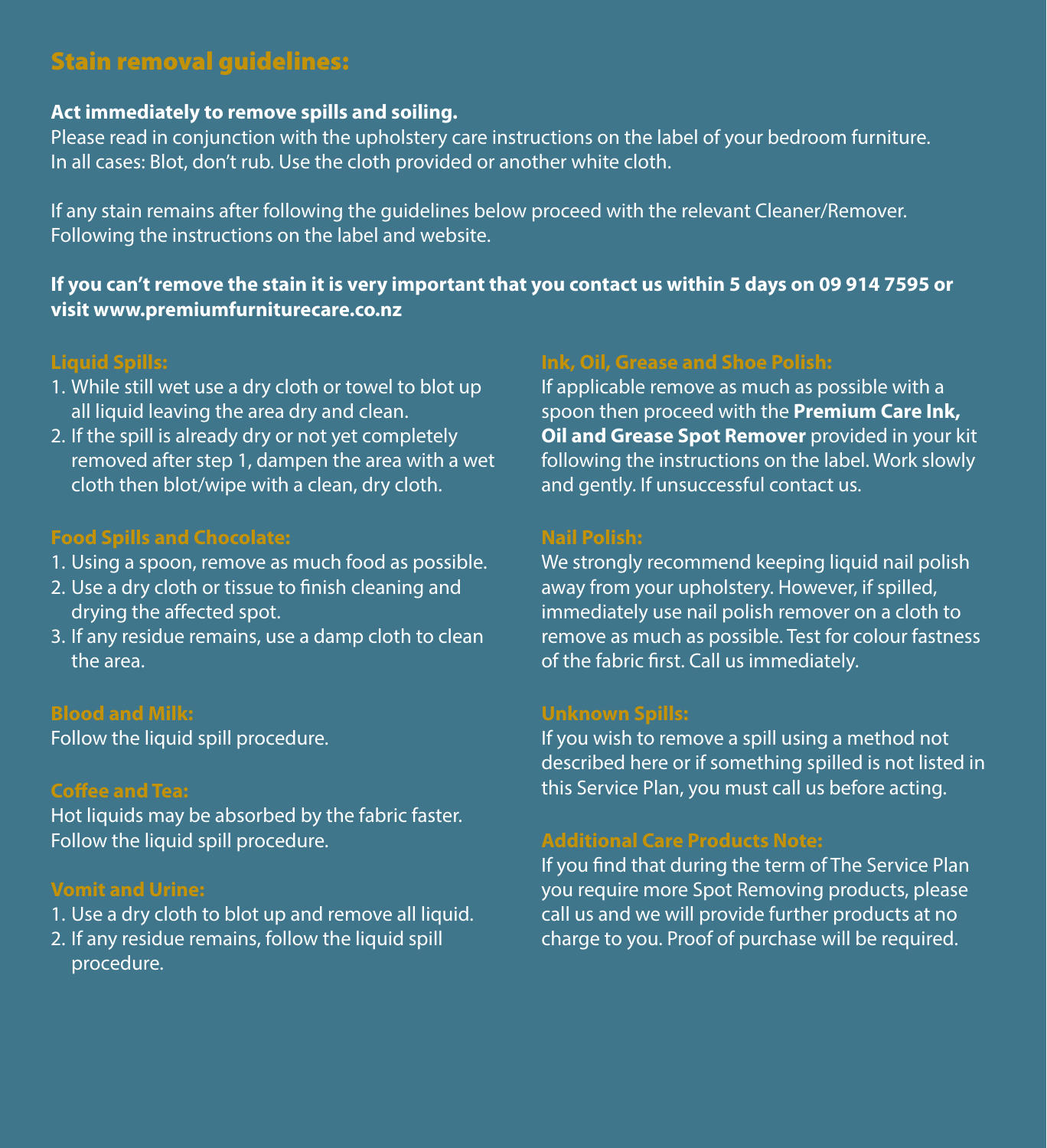| <b>Inclusions</b><br>One off incidents as follows:                                                                                                                                                                    | <b>Exclusions</b><br>Damage due to normal wear, tear and fading:                                                                                                                                                                                                    |  |
|-----------------------------------------------------------------------------------------------------------------------------------------------------------------------------------------------------------------------|---------------------------------------------------------------------------------------------------------------------------------------------------------------------------------------------------------------------------------------------------------------------|--|
| • Accidental damage such as punctures or cuts.                                                                                                                                                                        | • Accumulated stains from perspiration, hair<br>and body oils or multiple stains and damage<br>accumulated over a period of time.                                                                                                                                   |  |
| • Small cigarette burns caused by momentary<br>contact with the upholstery.                                                                                                                                           | • Deep or long cigarette burns (indicating that the<br>burn was caused over a longer period of time).<br>• Odors and smells of any type.                                                                                                                            |  |
| • Surface damage caused by your pet (one panel per<br>incident and one incident per Service Plan).                                                                                                                    | • Unidentifiable damage and stains. Damage from<br>neglect or abuse, dye transfer and industrial<br>chemicals.                                                                                                                                                      |  |
| • Accidental stains, from foods, beverages, ketchup<br>and other sauces, ink, cosmetics, glue, bleach, wax,<br>human bodily fluids, pet bodily fluids, paint, tar,<br>bathroom soaps, shampoos and caustic solutions. | • Paint drips caused by failing to cover the<br>upholstered furniture while painting above it or<br>nearby. Furniture manufacturing defects including<br>upholstery defects.                                                                                        |  |
| • The Service Plan covers the upholstery on the<br>bedroom furniture only when it is in your home<br>and being used for its intended purpose as per the<br>manufacturer's user guidelines.                            | • Furniture where the Premium Care Upholstery<br>Protector has not been applied as per TF Group's<br>instructions or the use of unauthorised service<br>agents.<br>• Use of furniture in a commercial or rental setting.                                            |  |
| • Re-upholstery or replace the affected piece if a<br>stain or damage can not be removed or repaired as<br>per The Service Plan.                                                                                      | • Possible colour or pattern variation when<br>re-upholstering with the same upholstery due<br>to normal wear, tear and fading of the original<br>upholstery.<br>· Stains or damage not notified within 5 days of<br>occurring.<br>• Odours and smells of any type. |  |